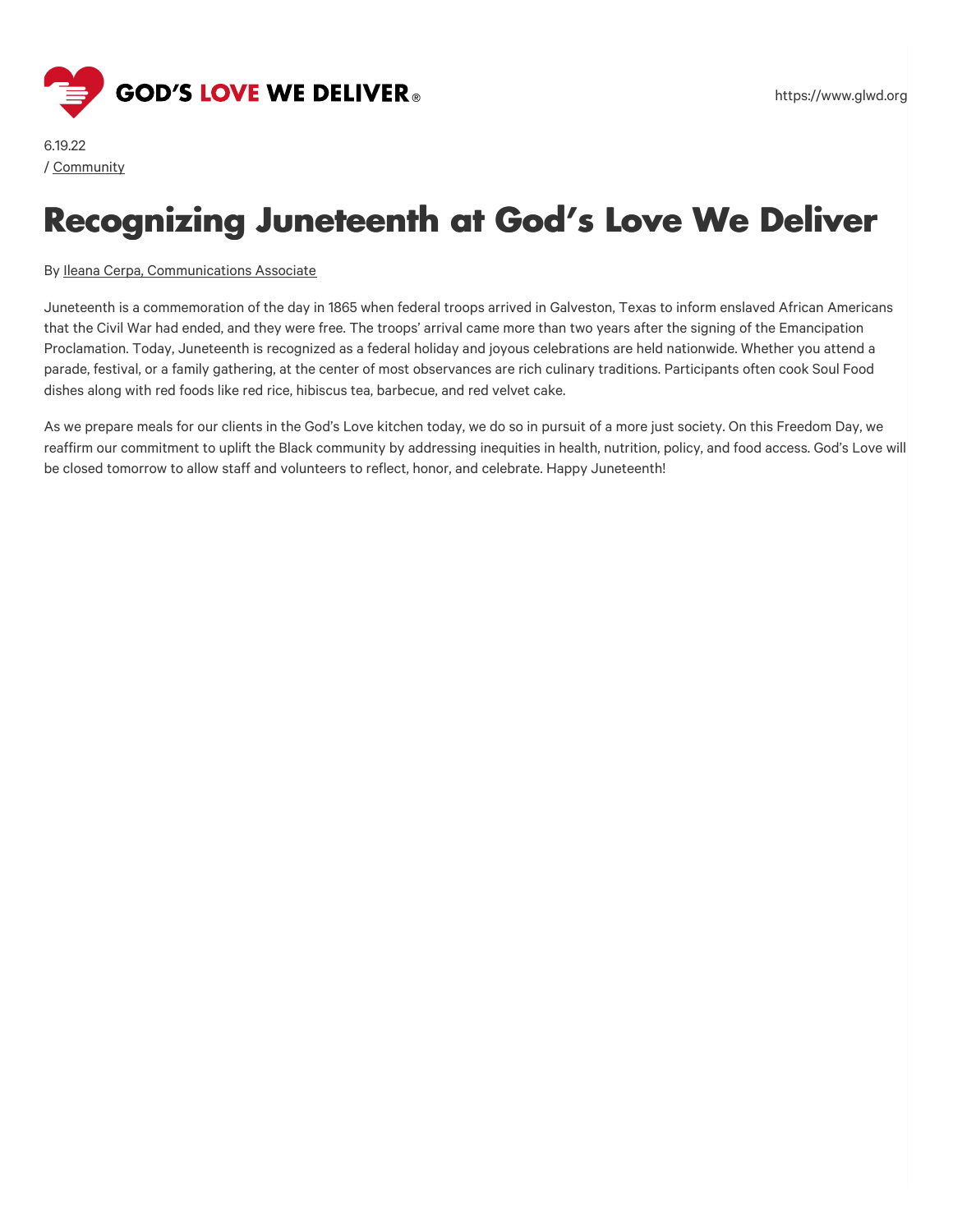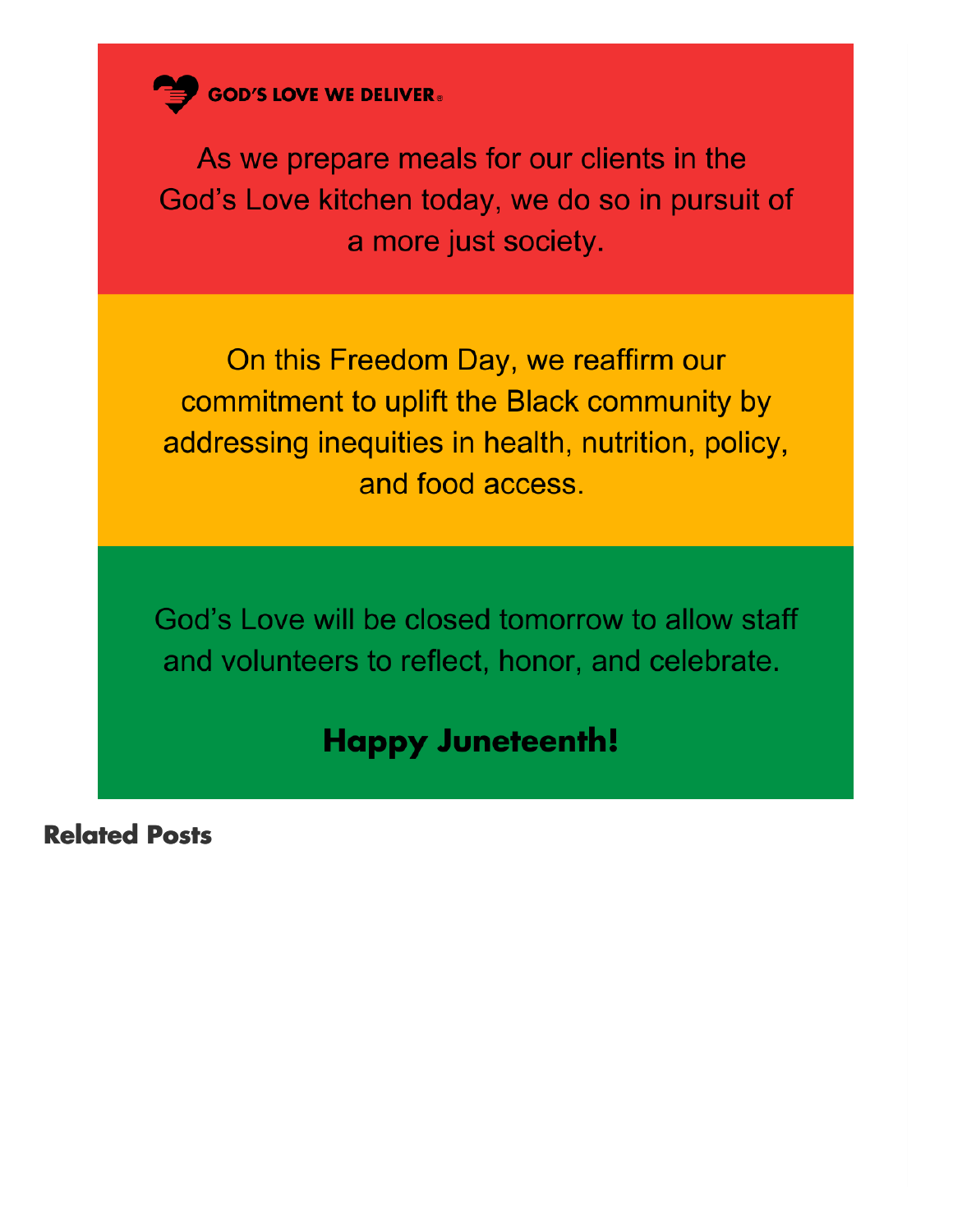

# **Celebrating Black Leaders in Nutrition** and Dietetics

# #BlackHistoryMonth

2.5.21 / Nutrition

### **[Celebrating](https://www.glwd.org/blog/black-leaders-in-nutrition-and-dietetics/) Black Leaders in Nutrition and Dietetics**

Celebrating Black Leaders in Nutrition and Dietetics



6.3.20 / Community

#### **We Stand with Black [Communities](https://www.glwd.org/blog/we-stand-with-black-communities-everywhere/) Everywhere**